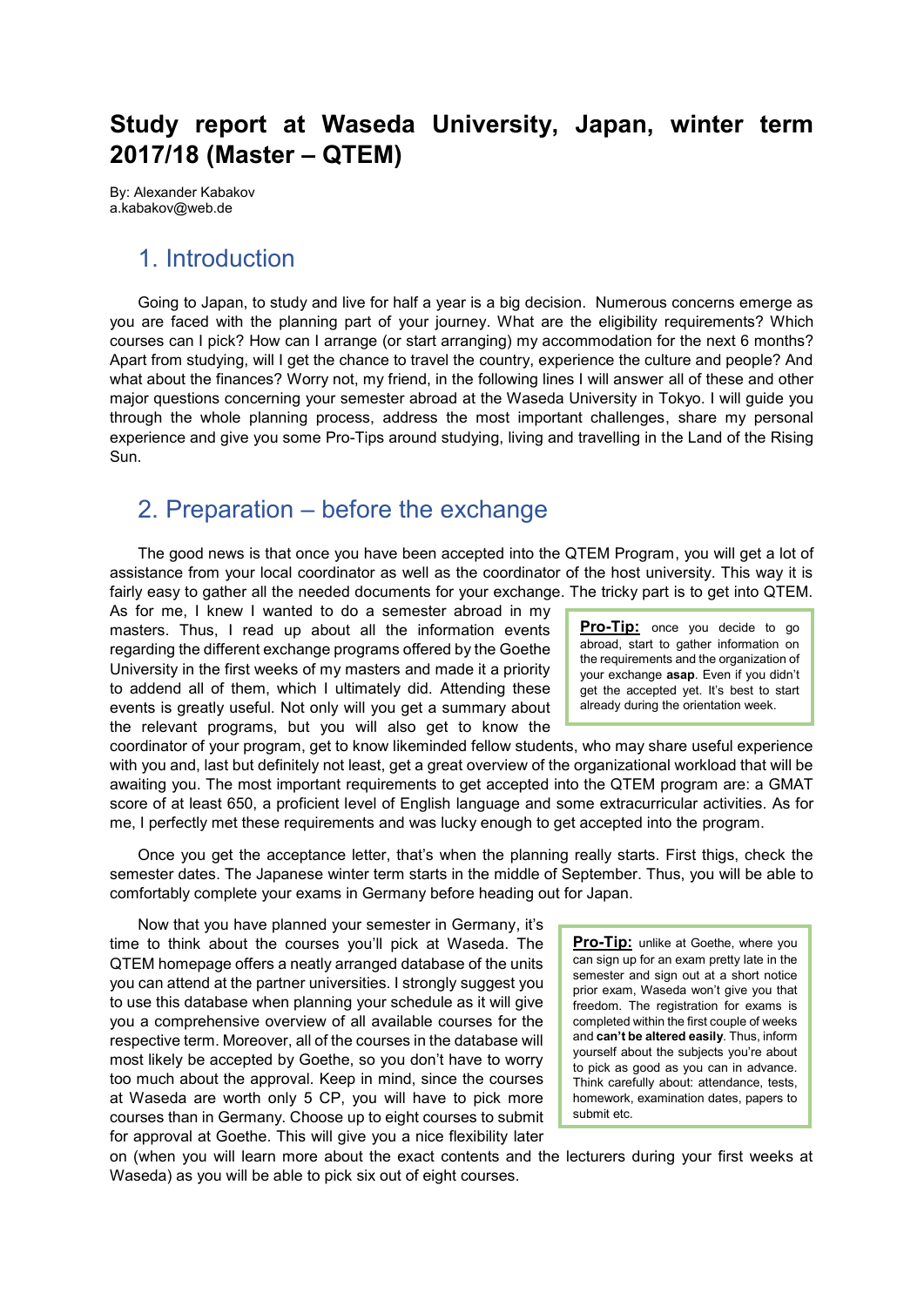If you are a member of the European Union, getting a visa is done easily by submitting a request in a Japanese embassy. Unfortunately, I do not know the requirements for the citizens of outside the EU, thus you may want to consult your embassy in advance in order to avoid possible delays. After a successful application, you will get all the important documents online too. Don't worry too much about getting a health care in advance in Germany. Every student at Waseda is obliged to buy a Japanese health care policy at admission. It's nice, since everything will be prepared for you. For a fairly low price you will get the necessary insurance in no time. So save your money in Germany.

In terms of bank accounts, I would recommend getting an account at the DKB (Deutsche Kredit Bank). With the student credit card offer you can withdraw (not pay(!)) money free of charge all over the world, which is really useful. Additionally, it is very troublesome to get a Japanese bank account as a foreigner. It's a path full of bureaucracy, extreme language barriers, misunderstandings and frustration. However, should you be needing a Japanese account anyways, get one of the local students to help you. This will save you a lot of time and trouble. Still, I can't stress enough how useful a charge free credit card was to me. So, try and get one before you leave for Japan. Keep in mind that it may take a couple of weeks to actually get your card, be sure to start on time.

Finally, you'll have to think about the accommodation. There are several options to choose from. First, you may try get into a student dorm, which I did. You can apply for it straight from Germany. Second, you could try and rent a place while you are still in Germany. Third, book a hostel for your first week in Tokyo. Even though I heard stories about student dorms being very dirty, I applied anyway and never looked back. There are two major student dorms Nishi Waseda and Waseda Hoshien. Ultimately, you don't get a say in neither the dorm you will be assigned to nor the room. I got assigned to Waseda Hoshien and it was an amazing place to stay. On the ground floor, there is a big common room where you can meet other students, play all kinds of Nintendo, PlayStation and Xbox Games, meet for a couple of drinks and just hand out. I got my own room, which is a pretty small apartment-like accommodation with a bedroom and your own toilet with a sink. You share the showers and the big kitchen with other 9 guys flats from your floor. All the common rooms are cleaned daily by a cleaning lady, so you don't have to worry about cleaning which is pretty nice. Additionally, the dorm is 3 minutes' walk from the Uni and is located in the Student area of the city, full of small coffees, restaurants and shops. The only downside is the strict visitor policy in the dorms. You are not allowed to take anyone outside the dorm to your room, only the common room. However, it is a problem most of us managed to figure a way around pretty quickly. Unfortunately, I don't know al lot about looking for a place outside a dorm in Japan. As far as I know, all of the exchange students that wanted a room in a dorm also got one.

You got your courses lined up for Germany and Japan. You successfully applied for the visa and got a room in a dorm. Now it's time to get a flight. I definitely recommend booking a 'nice' airline, as you'll spend around 24 hours in the plain. I used Skyscanner to find an affordable flight and booked Emirates. It was a nice flight of 6 hours to Dubai, transition of 2 hours, and another 13 hours from Dubai to Tokyo. Should you get a return flight straight away? It depends on your plans. The Japanese semester is over just in time for you to go back and catch the German exam period. Some may choose to do so. On the other hand, when is the next time you may end up in Japan? As for me, I took two months to backpack after my studies and had an amazing time! In the end, it is for you to decide.

#### 3. Waseda University

Waseda University is the one of the biggest universities in Japan. In Tokyo it located in a nice and calm area. It is really nice with lots of green, places to relax, some cafés and places to eat. There is a gym, a basketball court and some places to get food and coffee around. In terms of study material, you will find all you need here. There are books, working space as well as computers.

**Pro-Tip:** there are lots of small eateries all around the campus with low prices and amazing food. Definitely worth discovering!

Japanese academic approach differs greatly from the German. First of all, all of the courses will have an attendance sheet, which will determine a part of your final grade (up to 40%(!)). Many courses will have weekly homework that you'll have to hand in either on paper or online. Almost every course will have some kind of a group project, that you'll have to either submit, present or both by the end of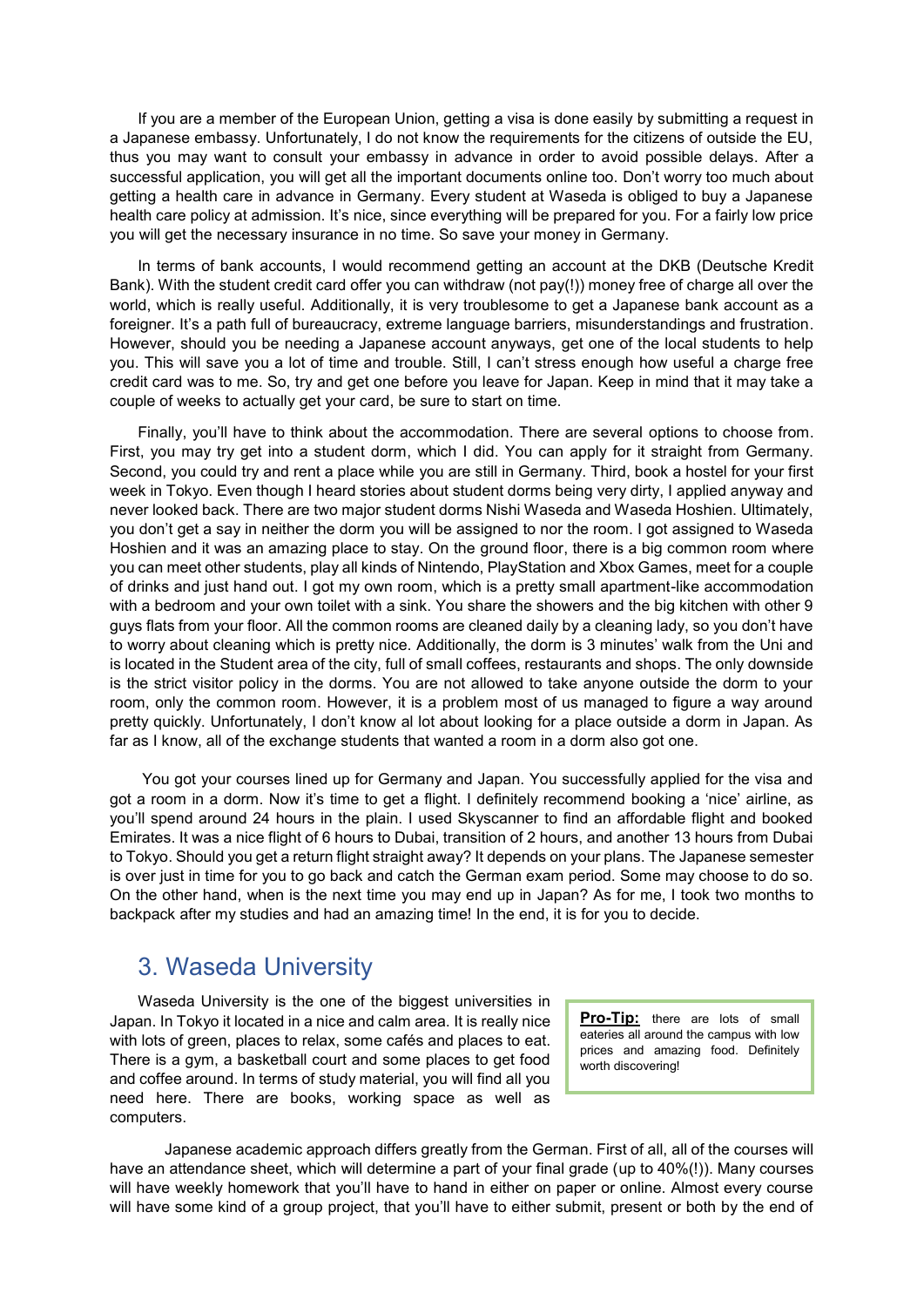the semester. Compared to Germany, the required volume of work during the semester is definitely higher, however in my experience it is significantly less challenging. Additionally, due to the high

workload during the semester the finals will have a lower impact on your final grade, typically  $40 - 60\%$ . It has lots of advantages, as your final grade is not decided by a one-time-performance (i.e. exam), rather you get the chance to impact your grades at different points in time throughout the semester, which may come useful. Another advantage is that many lectures are recorded and uploaded online for your access. However, don't fall into the trap of not going to lectures and later forgetting to listen to the online

**Pro-Tip:** for the group projects, try to create a group with 70% other QTEMers and the rest local students. This way you'll get some exposure to the local ways but wont risk to mess with your final grades

version, you'll definitely need one of those to pass the exams. One other thing to pay attention to are the group projects. If you care about your grades, make sure to find the right people to work with (!). For some reason many exchange students (including myself) had troubles with their groups in terms work ethic. If you're unlucky, you may end up working on several assignments, of which each is meant for five people, all by yourself. As for me, I took *Advanced Corporate Finance*, *Business Transformation in a Digital Era*, *Statistical Finance, Trade Relations and International Finance, Growth Strategy & Creation of Sustainable Business* and *Organizational Strategy*. Unfortunately, I can't recommend any of the courses. Most of the time the contents were either extremely unchallenging, like in Business Transformation, or extremely overwhelming, like Advanced Corporate Finance. However, what I CAN recommend are courses with easy credits. Such as Trade Relations and International Finance, where 40% of your grade is determined by the attendance and the other 60% by a 3 pages report you write about a paper. I still didn't quite get neither the goals nor the point of Growth Strategy, but the lecturer was a very nice guy. Business Transformation, although very trivial course, had lots of guest speakers CEO's and CFO's of companies like Mitsubishi and Financial Times, which was really interesting. Lastly, I heard Sport Finance was a very interesting course.

Waseda offers a ton of leisure activities, so called circles. Many student associations, sport clubs, gym memberships, bar crawls, you name it. Most of the clubs will introduce themselves during the welcome days. As for me, I didn't take part in any of those activities, except for boxing. Yet, for many exchange students joining club activities makes it a lot easier to meet new people.

# 4. Life in Tokyo

Japan is slightly more expensive than Germany. But if you keep an eye on the price tags while shopping you should be fine.

Tokyo is known for good coffee, food, drinks and amazing night life so make sure to try out different places. Also, it is a city of many 'hidden bars' and has a huge pub culture. It's fun to explore the different locations. There is lots of street musicians, art, life music, concerts and other events all around the city. You can stay up to date using Facebook and the information provided by Waseda Clubs. I can't give you a recommendation for a specific place or event to go or attend, simply because there have been so many of them. Make your own experiences and explore as much as you can. You are spending the semester in an amazing city, make it count!

#### 5. Travel

It is needless to say that you should explore the city you are staying in, first things. Try not to focus too much on the studies, you are in Tokyo, my friend, enjoy.

Finally, take some time and travel around the country if you can. Japan is extremely exciting to travel around. Thus, I travelled as well. My favorite destinations were Osaka with its amazing food, completely different breed of mentality and an amazing night life I will never forget. Nara is a place where you can hand feed some wild deers, who will bow in front of you to ask for food. Hokkaido is in the North of the country and pretty cold. You can go skiing and snowboarding there, or simply enjoy some amazing landscapes. Additionally, you can try and discover some countries around Japan. I've spent Christmas and New Years in the Philippines, visited Korea and Taiwan.